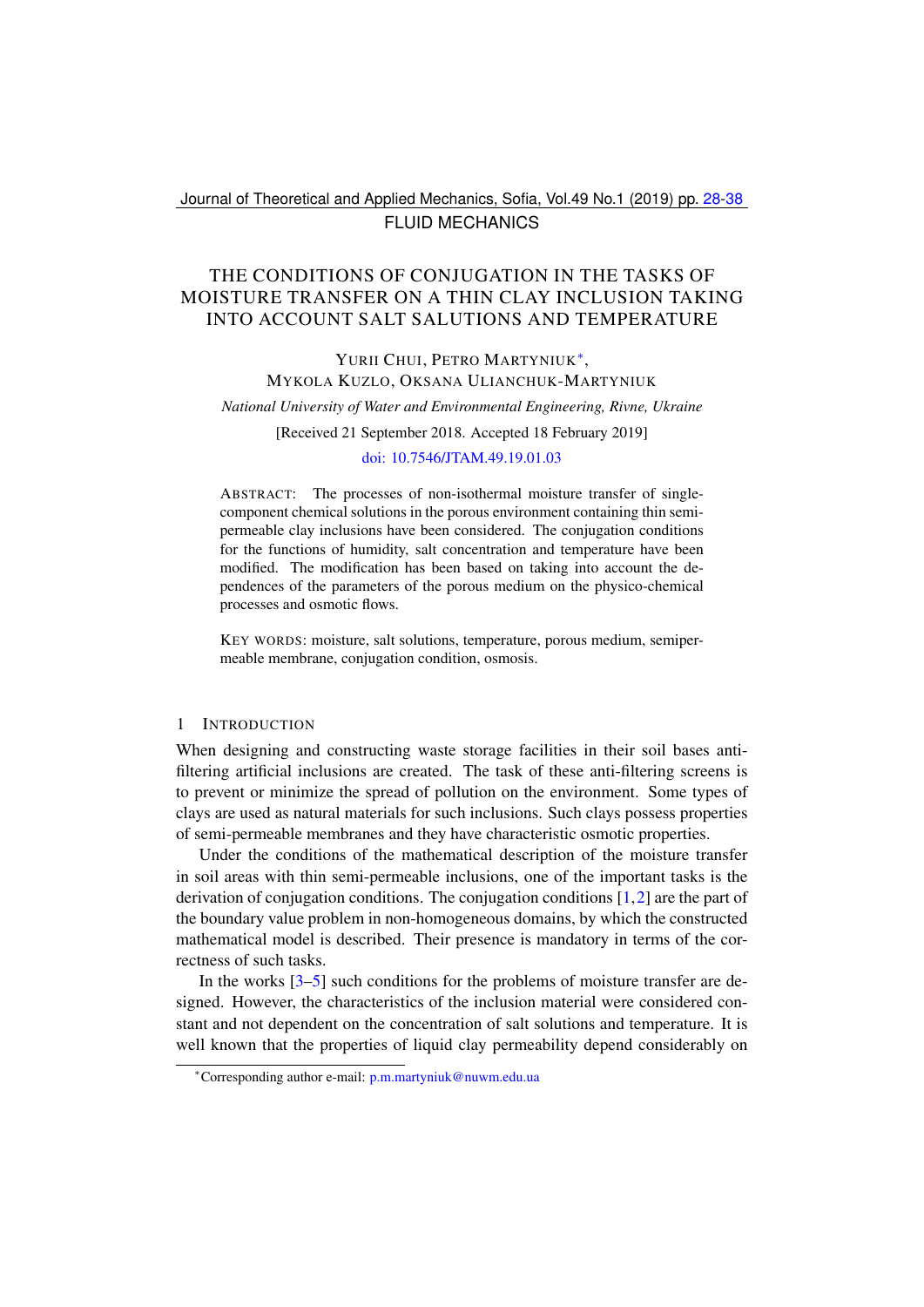these factors. Therefore, our goal is to deduce such conjugation conditions for the problem of moisture transfer when the characteristics of the medium depend on the characteristics of the physical and chemical processes in these environments.

At present in research literature, there is considerable progress on the study of semipermeable properties of clay inclusions, both for complete and incomplete saturation.

In the works  $[6, 7]$  $[6, 7]$  $[6, 7]$  a special kind of bentonite, which is used in waste geobarriers to limit the leakage of harmful substances to the environment has been considered. As shown earlier by the authors of the article - saturated bentonite can display the properties of semipermeable membranes, thereby increasing the productivity of the barrier. However, as shown in the above articles, the effect of the bentonite membrane on the transport of contaminated substances is more significant for unsaturated conditions. This fact confirms again the relevance of the modification of conjugation conditions precisely for the tasks of moist transfer.

In the work [\[8\]](#page-8-6) the behavior of membranes from bentonite soil compositions used for walls of waste disposal facilities has been studied. Two semi-permeable models, namely, natural clay and a mixture of pure sand with 5% of the mass fraction of pure bentonite, which exhibit the properties of semipermeable membranes have been considered. It has been shown that the chemical-osmotic efficiency for natural clay varies from 0.018 to 0.024, whereas for a sand-bentonite mixture, this value ranges from 0.118 to 0.166. It has been established that the use of sand-bentonite mixture will reduce the transfer of contaminants by 10% in comparison with the case when materials with properties of semi-permeable membranes are not used at all.

In Ref. [\[9\]](#page-9-0) geomembranes and geosynthetic clay layers used as part of complex waste management systems have been considered. The results of experiments of spatial and temporal distribution of moisture in these systems in isothermal conditions have been presented.

In Ref. [\[10\]](#page-9-1) the phenomenon of ultrafiltration, which is characteristic for environments with semi-permeable and osmotic properties has been investigated. Onedimensional transfer of NaCl solution through clay membrane layers with the use of new data about geological properties of membranes has been considered. New effects of ultrafiltration have been investigated.

In the work [\[11\]](#page-9-2) a new system of equations that describes the transfer of ions and water through a porous medium in the case of incomplete saturation has been presented. The case of reverse osmosis and the value of the diffusion coefficient have been analyzed in detail for the case of saturated and partially saturated porous materials.

The work [\[12\]](#page-9-3) focuses on the diffusion of potassium chloride (KCl) through a bentonite-polymer composite that acts as a semipermeable membrane. The negative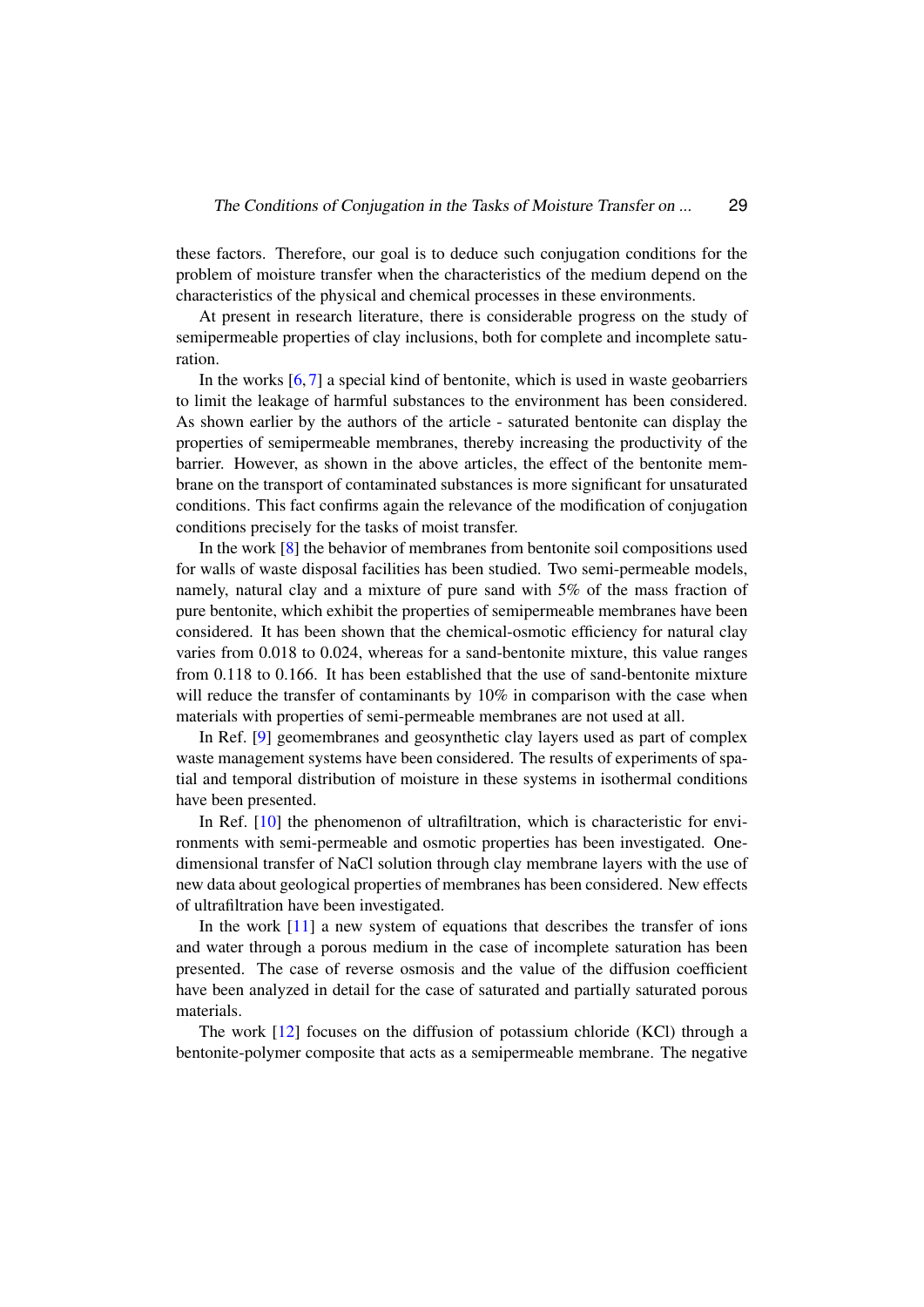influence of chemicals on the productivity of bentonite hydrobarriers has been investigated. It has been established that the diffusion coefficient for chlorine (Cl−) and potassium  $(K^+)$  is correlated with the coefficients of membrane efficiency.

In the work [\[13\]](#page-9-4) clay layers that can display the properties of semipermeable membranes have been considered.

In the work  $[14]$  the macroscopic description of osmotic phenomena in clay soils has been given. Theoretical descriptions of two potential mechanisms for changing the volume of porous medium – consolidation and osmotic filtration consolidation have been presented. Osmotic consolidation occurs due to changes in electrostatic stresses between clay particles. Osmotic filtration consolidation occurs due to osmotic outflow of fluid from clay, as a result of osmotic gradients. The results of laboratory studies on two clay soils under the influence of concentrated NaCl solutions have been used to illustrate that osmotic consolidation is the dominant mechanism of volume change in clay soils.

As mentioned before, when constructing mathematical models of geomorphic processes in environments with inclusions, the corresponding boundary value problems must be correct. Therefore, they (models) must be supplemented by conjugation conditions for unknown functions on such inclusions. In [\[15\]](#page-9-6) a mathematical model of the motion of a fluid based on the Navier–Stokes equations in a region that is separated by a semipermeable membrane has been formulated. At the point of the existing membrane ( $x = 0$ ) for the concentration of dissolved salts, the following conjugation conditions have been proposed:

$$
-D_c \frac{dc^{-}}{dx}(0) + \sigma uc^{-}(0) = 0,
$$
  

$$
-D_c \frac{dc^{+}}{dx}(0) + uc^{+}(0) = u(1 - \sigma)c^{-}(0),
$$

where  $\sigma \in [0; 1]$  coefficient that reflects the degree of membrane's ideality (the membrane is perfectly perfect if  $\sigma = 1$ ). Here  $D_c$  is the diffusion coefficient,  $u$  – the velocity of the fluid.

In articles [\[16\]](#page-9-7) and [\[17\]](#page-9-8) parabolic equations that describe the process of heat transfer in an area with a thin, weakly permeable inclusion with conjugation conditions such as "concentrated own source" have been considered. A new formulation of such problems in which the main parabolic equation changes to the system of differential equations of the first order with coefficients from the classes of generalized functions has been offered. The theorems of existence and uniqueness of the generalized solution have been proved.

The systemic problems of mathematical modeling of geomagnetic processes in heterogeneous media have been studied in [\[3–](#page-8-2)[5\]](#page-8-3). In particular, the condition of con-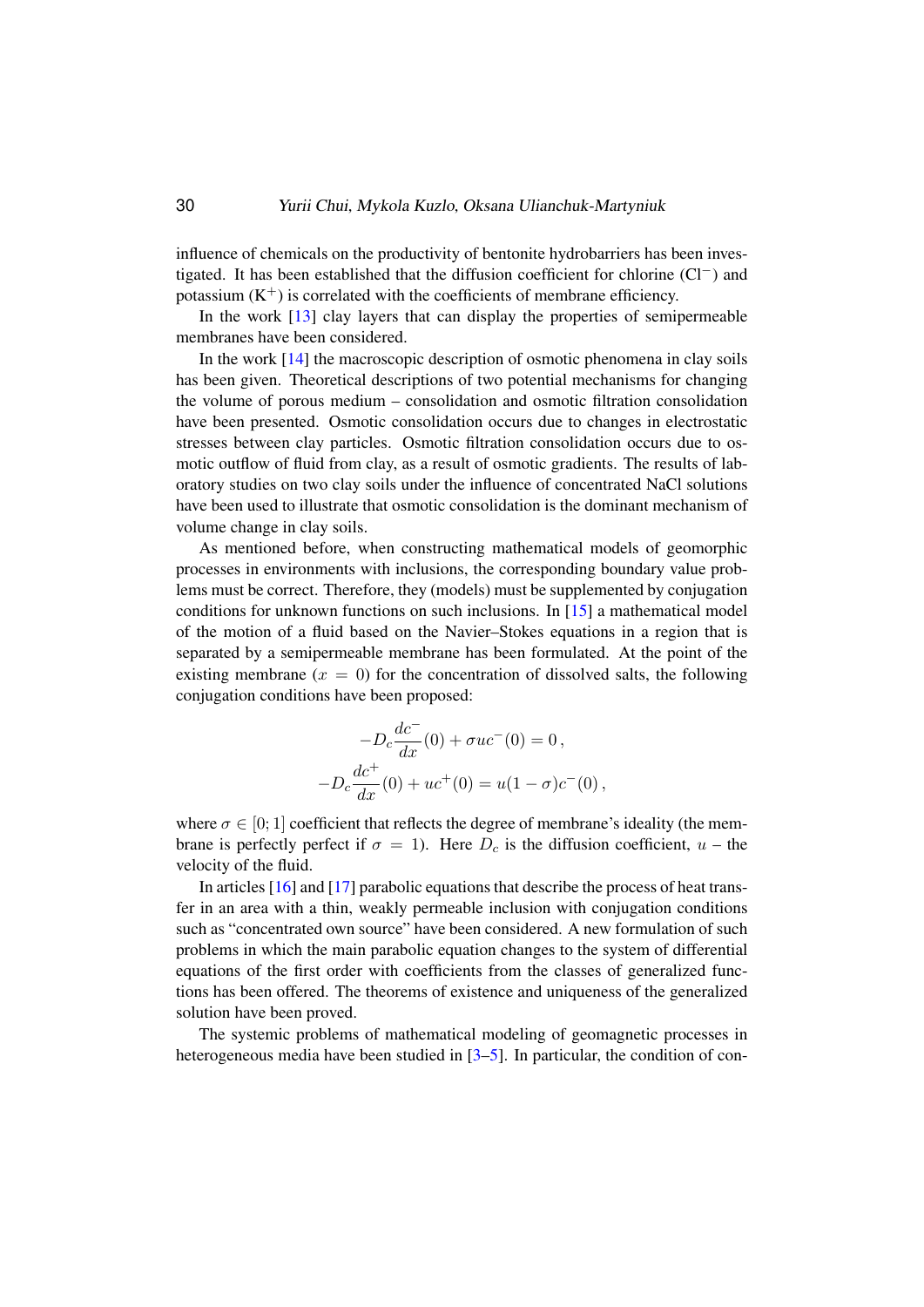jugation for the heads in the filtration problem is derived from the assumption that the heads h linearly varies from  $h^-$  to  $h^+$  along the normal n to the cross section of the thin inclusion  $\gamma$  with the thickness l. That is

$$
h(\xi,t)=\frac{h^+-h^-}{l}\xi+h^-,\quad \frac{\partial h}{\partial\xi}=\frac{h^+-h^-}{l}\,,\quad 0\leq\xi\leq l\,.
$$

Here  $h^+$  and  $h^-$  are the values of the pressure on inclusion under  $\xi = l$  and  $\xi = 0$ , correspondingly. The coordinate system  $\overline{O}\xi$  is tied to normal before inclusion. Then the boundary condition of conjugation of non-ideal contact has the form [\[3–](#page-8-2)[5\]](#page-8-3)

<span id="page-3-0"></span>
$$
(\mathbf{u},\mathbf{n})^{\pm}\big|_{\gamma} = -k_0 \cdot \frac{dh}{d\xi} \;,
$$

or

(1) 
$$
(\mathbf{u}, \mathbf{n})^{\pm}|_{\gamma} = -\frac{k_0}{l}[h].
$$

In condition [\(1\)](#page-3-0)  $k_0$  is a value of filtration coefficient of a thin inclusion.

# 2 NONLINEAR DEPENDENCE OF THE COEFFICIENT OF SOIL MOISTURE DIFFUSION ON PHYSICAL AND CHEMICAL FACTORS AND PROBLEM STATEMENT

One of the defining parameters included in the moisture transfer equation is the coefficient of soil moisture diffusion. It nonlinearly depends on the degree of saturation  $s = (\theta - \theta_{\min})/(\theta_{\max} - \theta_{\min})$ , concentration c chemical substances in the porous liquid and temperature T. Here  $\theta = V_m/V$  is the volumetric moisture;  $V_m$  – the volume of porous liquid in the distinguished volume V of soil;  $\theta_{\text{min}}$  – the residual (minimal) humidity (or quantity of liquid) which is left in soil after full drainage;  $\theta_{\text{max}}$  – the maximum humidity value. In the case of two component porous environment (gas component is abscent)  $\theta_{\text{max}} = n$ , where *n* is the soil porosity. Therefore, it is just  $0 \le \theta_{\min} \le \theta \le \theta_{\max} = n$ . For determination of nonlinear functions  $D(\theta, c, T)$  the following empirical dependencies can be used:

**1.** The model of R.H. Brooks and A.T. Corey [\[18\]](#page-9-9):

$$
D(\theta, c, T) = D_0 s^{2 + \frac{1}{\lambda}}, D_0 = -\frac{K_0(c, T)\psi_b}{\lambda (\theta_{\text{max}} - \theta_{\text{min}})},
$$

where  $K_0(c, T)$  is the filtration coefficient, which depends nonlinearly on c and T [\[19\]](#page-9-10);  $\lambda$  – the characteristic parameter of soil pores' size distribution;  $\psi_b$  – the air pressure in soil.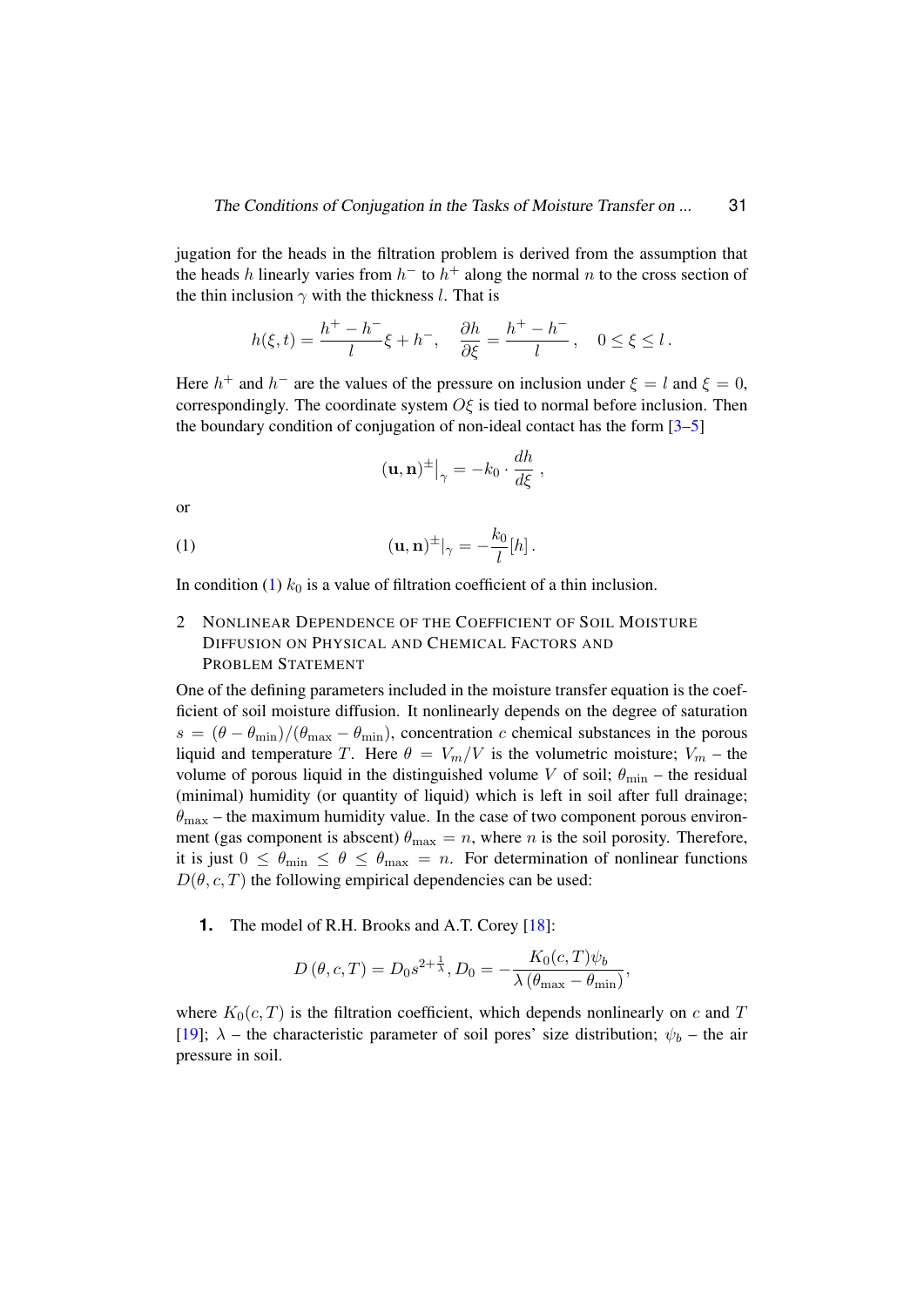**2.** The model of Mualem–Van Genuchten [\[18\]](#page-9-9):

$$
D(\theta, c, T) = D_0 \frac{\left[1 - \left(1 - s^{\frac{r}{\lambda}}\right)^{\frac{\lambda}{r}}\right]^2 \left(1 - s^{\frac{r}{\lambda}}\right)^{\frac{1}{r} - 1}}{s^{\frac{1}{\lambda} + \frac{1}{2}}},
$$

where  $r$  is an empirical parameter. There are also other dependencies for diffusion coefficient of soil moisture, some of them are presented in [\[20\]](#page-9-11).

H. Gao and M. Shao made the conclusions [\[21\]](#page-9-12) that saturated hydraulic conductivity  $k_s$  significantly increased linearly with increasing temperature from 6°C to 36 $°C$ . The  $k_s$  value for lou soil at 36 $°C$  was 2.2 times grater than at 6 $°C$  and 2.35 times greater for sandy loess.

The permeability of mixtures of basalt soil and bentonite has been investigated in  $[22]$ . There were used salt solutions of NaCl and CaCl<sub>2</sub> at five concentrations. For example the hydraulic conductivity of 100(the basalt soil): 20 (bentonite) mixture was increased from  $2.5 \times 10^{-8}$  cm/s to  $2.3 \times 10^{-7}$  cm/s while NaCl solutions concentration was increased from 0 mol/L to 1 mol/L.

The three different inorganic salt solutions have been investigated in [\[23\]](#page-9-14): sodium chloride (NaCl), calcium cloride (CaCl<sub>2</sub>) and Magnesium Chloride (MgCl<sub>2</sub>). There were used distilled water and salt solutions at four concentrations varying between 0.01 and 2 N. The authors concluded that the hydraulic conductivity of soil samples increased by using salt solutions.

At present, studies of the influence of such dependencies of the moisture diffusion coefficient for the thin inclusion of these factors on the processes of moisture distribution. We put in perspective establishing the degree of such influence, as a target of research. To achieve this goal, we consider the problem in several stages. The first stage, which defines the purpose of this article, is the modification of conjugation conditions for semipermeable inclusions, taking into account such nonlinear dependencies.

It should be noted that in this article gas component of a porous medium is neglected. We suppose that changes of soil temperature are within the range of  $0^{\circ}$ C to  $90^{\circ}$ C.

#### 3 MODIFIED CONJUGATION CONDITION FOR MOISTURE

First, we consider conjugation conditions for humidity  $\theta$ . We assume (due to the subtlety of inclusion) that the processes of moisture transfer in the cross section of this inclusion are stationary (or, at least, quasi-stationary). Thus, for inclusion let's consider the following problem of moisture transfer

<span id="page-4-0"></span>(2) 
$$
\frac{d}{d\xi}(-D_{\theta}(\theta, c, T)\frac{d\theta}{d\xi} + F_{\text{osm}}) = 0, \quad 0 < \xi < l,
$$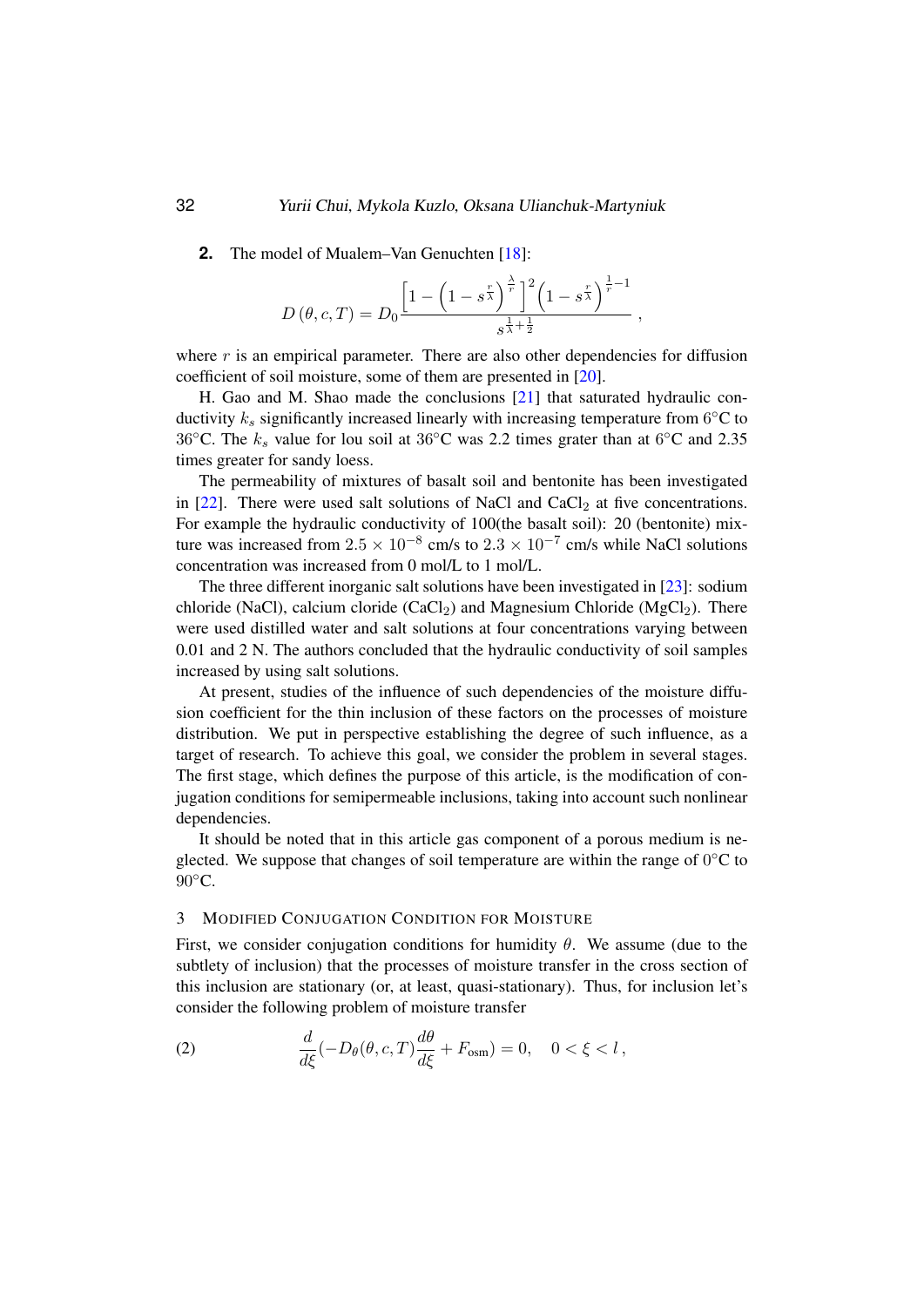The Conditions of Conjugation in the Tasks of Moisture Transfer on ... 33

<span id="page-5-0"></span>(3) 
$$
\theta(0) = \theta^-, \quad \theta(l) = \theta^+.
$$

Here c is the concentration of one component chemical porous liquid,  $T$  – the temperature (determined functions are either known or they are obtained from solutions of relevant boundary problems of heat-salt transfer);  $D_{\theta}(\theta, c, T)$  – the coefficient of soil moisture diffusion, which depends on moisture, salt concentration and temperature;  $F_{\text{osm}}$  – the function of osmotic effects on the flow of moisture and can be defined as [\[19\]](#page-9-10)

$$
F_{\text{osm}} = k_c \frac{dc}{d\xi} + k_T \frac{dT}{d\xi} ,
$$

where  $k_c$ ,  $k_T$  are the coefficients of chemical and thermal osmosis, respectively.

From the problem  $(2)$ ,  $(3)$  we have

$$
\theta(\xi) = \frac{\theta^+ - \theta^-}{\int_0^l \frac{dx}{D_\theta(\theta, c, T)}} \int_0^\xi \frac{dx}{D_\theta(\theta, c, T)} \n- \frac{\int_0^l \frac{F_{\text{osm}}}{D_\theta(\theta, c, T)} dx}{\int_0^l \frac{dx}{D_\theta(\theta, c, T)}} \int_0^\xi \frac{dx}{D_\theta(\theta, c, T)} \n+ \int_0^\xi \frac{F_{\text{osm}}}{D_\theta(\theta, c, T)} dx + \theta^-.
$$

It is easy to verify that function  $\theta(\xi)$  satisfies equation [\(2\)](#page-4-0) and conditions [\(3\)](#page-5-0). Then we get

<span id="page-5-1"></span>(4) 
$$
\frac{d\theta}{d\xi} = \frac{\theta^+ - \theta^-}{D_\theta(\theta, c, T) \int_0^l \frac{dx}{D_\theta(\theta, c, T)}} - \frac{\int_0^l \frac{F_{\text{osm}}}{D_\theta(\theta, c, T)} + \frac{F_{\text{osm}}}{D_\theta(\theta, c, T)}} - \frac{\int_0^l \frac{F_{\text{osm}}}{D_\theta(\theta, c, T)}}{D_\theta(\theta, c, T) \int_0^l \frac{dx}{D_\theta(\theta, c, T)}} + \frac{F_{\text{osm}}}{D_\theta(\theta, c, T)}.
$$

According to [\[4\]](#page-8-7), we will formulate the conjugation condition on the basis of the law of preserving the flow of fluid through the cross-sectional area of the inclusion surface along the normal in the time unit. Since the flow

$$
\mathbf{u} = -D_{\theta}(\theta, c, T) \frac{d\theta}{d\xi} + F_{\text{osm}}
$$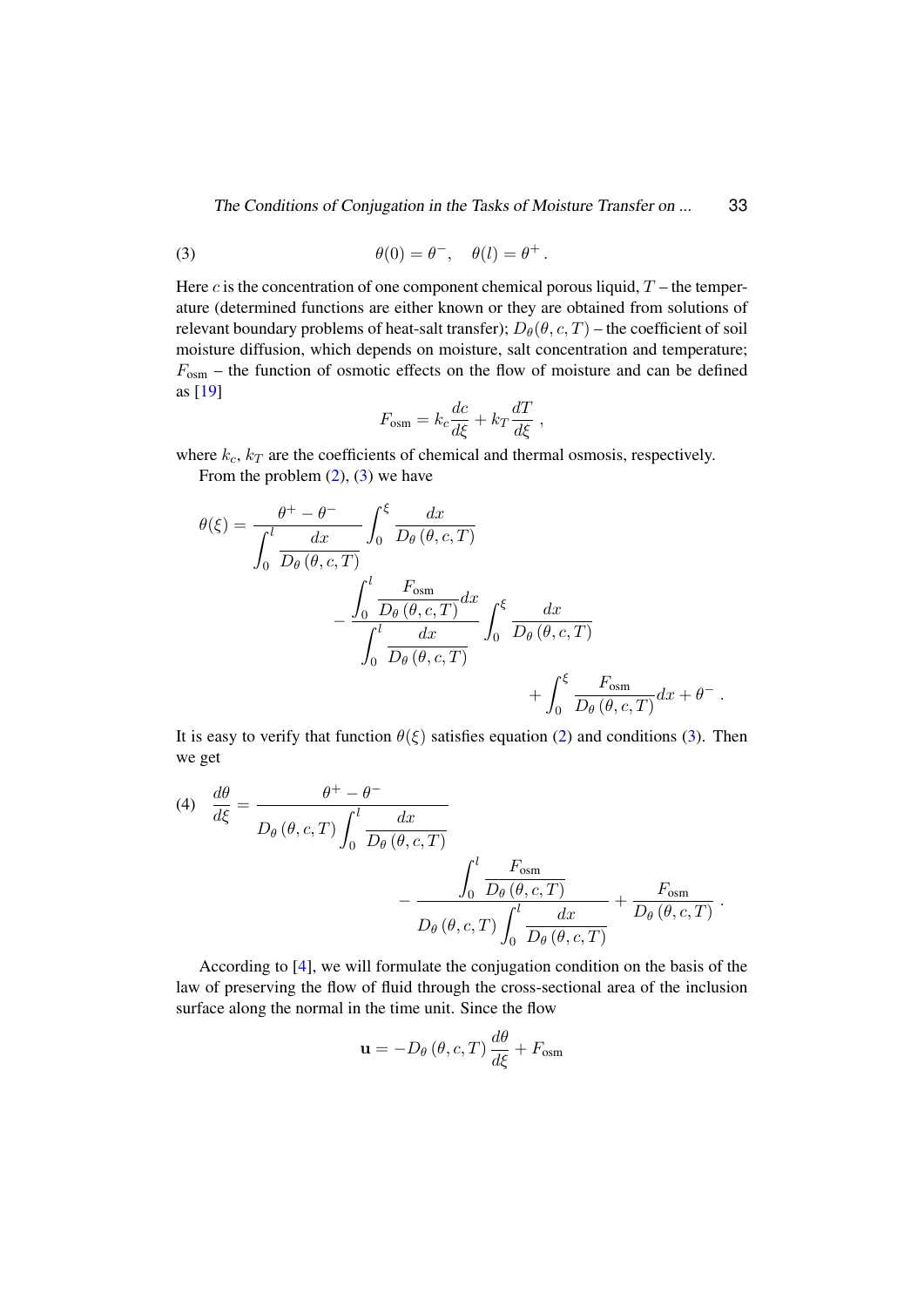and

<span id="page-6-1"></span>
$$
\mathbf{u}=\mathbf{u}^+=\mathbf{u}^- \,,
$$

then

(5) 
$$
(\mathbf{u}, \mathbf{n})^{\pm} \big|_{\gamma} = -D_{\theta} (\theta, c, T) \frac{d\theta}{d\xi} + F_{\text{osm}}.
$$

From [\(4\)](#page-5-1) we have

<span id="page-6-0"></span>(6) 
$$
-D_{\theta}(\theta, c, T) \frac{d\theta}{d\xi} + F_{\text{osm}} = -\frac{[\theta]}{\int_0^l \frac{dx}{D_{\theta}(\theta, c, T)}} + \frac{\int_0^l \frac{F_{\text{osm}}}{D_{\theta}(\theta, c, T)} dx}{\int_0^l \frac{dx}{D_{\theta}(\theta, c, T)}}.
$$

Here  $[\theta] = \theta^+ - \theta^-$  denotes the leap of moisture on inclusion. From [\(6\)](#page-6-0) and [\(5\)](#page-6-1) we have the final formula of the modified condition of the conjugation of the non ideal contact for the moisture on the inclusion, the coefficient of soil moisture diffusion which depends on the physico-chemical factors and takes into account osmosis

<span id="page-6-2"></span>(7) 
$$
(\mathbf{u}, \mathbf{n})^{\pm} \Big|_{\gamma} = -\frac{[\theta]}{\int_0^l \frac{dx}{D_{\theta}(\theta, c, T)}} + \frac{\int_0^l \frac{F_{\text{osm}}}{D_{\theta}(\theta, c, T)} dx}{\int_0^l \frac{dx}{D_{\theta}(\theta, c, T)}}.
$$

If  $D_{\theta}(\theta, c, T) = D_0 = \text{const}, F_{\text{osm}} \equiv 0$ , then from condition [\(7\)](#page-6-2) we get the classical conjugation condition of non-ideal contact [\[4\]](#page-8-7).

# 4 MODIFICATION OF CONJUGATION CONDITIONS FOR SALT CONCENTRATION AND TEMPERATURE

For inclusion let's consider the following problem of heat transfer

<span id="page-6-3"></span>(8) 
$$
-\frac{d}{d\xi}(\lambda(\theta)\frac{dT}{d\xi})=0, \quad 0<\xi
$$

<span id="page-6-4"></span>(9) 
$$
T(0) = T^{-}
$$
,  $T(l) = T^{+}$ .

Here  $\lambda(\theta)$  is the coefficient of thermal conductivity of moist porous environment [\[24\]](#page-10-1).

From the problem  $(8)$ ,  $(9)$  we have

$$
T(\xi) = \frac{T^+ - T^-}{\int_0^l \frac{dx}{\lambda(\theta)}} \int_0^{\xi} \frac{dx}{\lambda(\theta)} + T^-
$$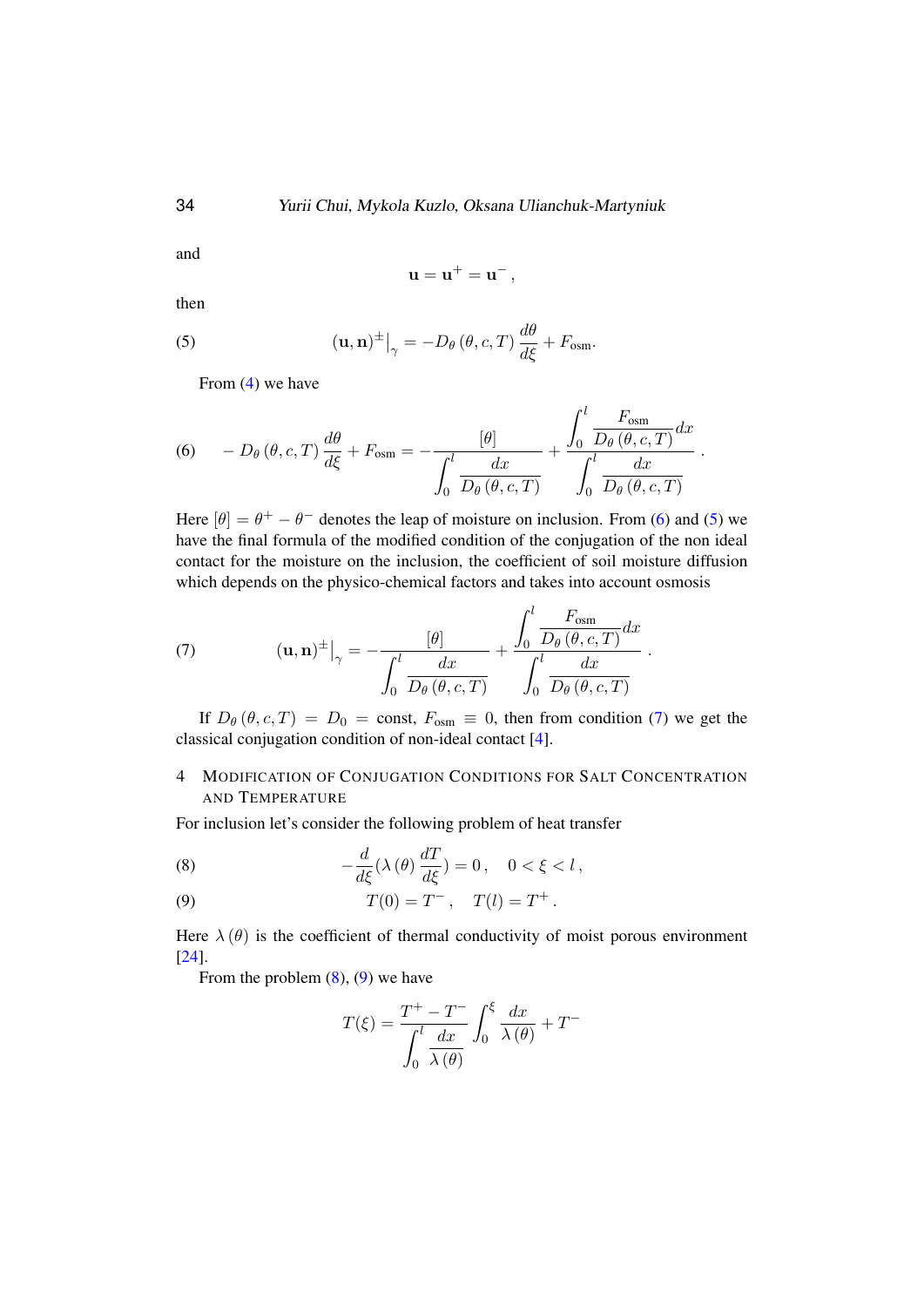and

(10) 
$$
\frac{dT}{d\xi} = \frac{T^+ - T^-}{\lambda(\theta) \int_0^l \frac{dx}{\lambda(\theta)}}.
$$

We will formulate the conjugation condition on the basis of the law of preserving the flow of heat through the cross-sectional area of the inclusion surface along the normal in a time unit. Since the flow

$$
\mathbf{q}_T = -\lambda(\theta) \frac{dT}{d\xi} + \rho c_\rho \mathbf{u} T,
$$

then [\[4\]](#page-8-7)

$$
(\mathbf{q}_T, \mathbf{n})^{\pm}|_{\gamma} = -\frac{[T]}{\int_0^l \frac{dx}{\lambda(\theta)}} + \rho c_p(\mathbf{u}, \mathbf{n})^{\pm} \frac{T^+ + T^-}{2}.
$$

Here  $\rho$ ,  $c_p$  stand for the density and the specific heat capacity of porous liquid;  $|T| =$  $T^+ - T^-$  is the leap of temperature on inclusion.

Since inclusion has properties of a semipermeable membrane, then for the stream of dissolved substances we have

$$
(1-\sigma)\mathbf{q}_c = \mathbf{q}_c^+ = \mathbf{q}_c^-.
$$

Parameter  $\sigma$ ,  $0 \le \sigma \le 1$ , determines semipermeable properties of thin inclusion. If  $\sigma = 1$ , then thin inclusion is an ideal semipermeable membrane. In the case of  $\sigma = 0$ inclusion  $\gamma$  does not possess the properties of semipermeable membrane. It is known that (see Sections 2 and 3.1 in Ref. [\[10\]](#page-9-1)): "The dimensionless quantity  $\sigma$  will here be called membrane efficiency, but it also referred to as osmotic efficiency or reflection coefficient; it characterizes the ability to impede solute transport and depends on both the porous medium and the pore fluid as discussed below in Section 3.1." So we get

$$
(\mathbf{q}_c, \mathbf{n})^{\pm}|_{\gamma} = (1-\sigma) \Bigg( -\frac{[c]}{\int_0^l \frac{dx}{D_c(\theta, T)}} - \frac{\int_0^l \frac{D_T}{D_c(\theta, T)} \frac{dT}{d\xi} dx}{\int_0^l \frac{dx}{D_c(\theta, T)}} + (\mathbf{u}^{\pm}, \mathbf{n}) \frac{c^+ + c^-}{2} \Bigg) .
$$

Here  $D_c$ ,  $D_T$  are the coefficients of diffusion and thermo-diffusion, respectively.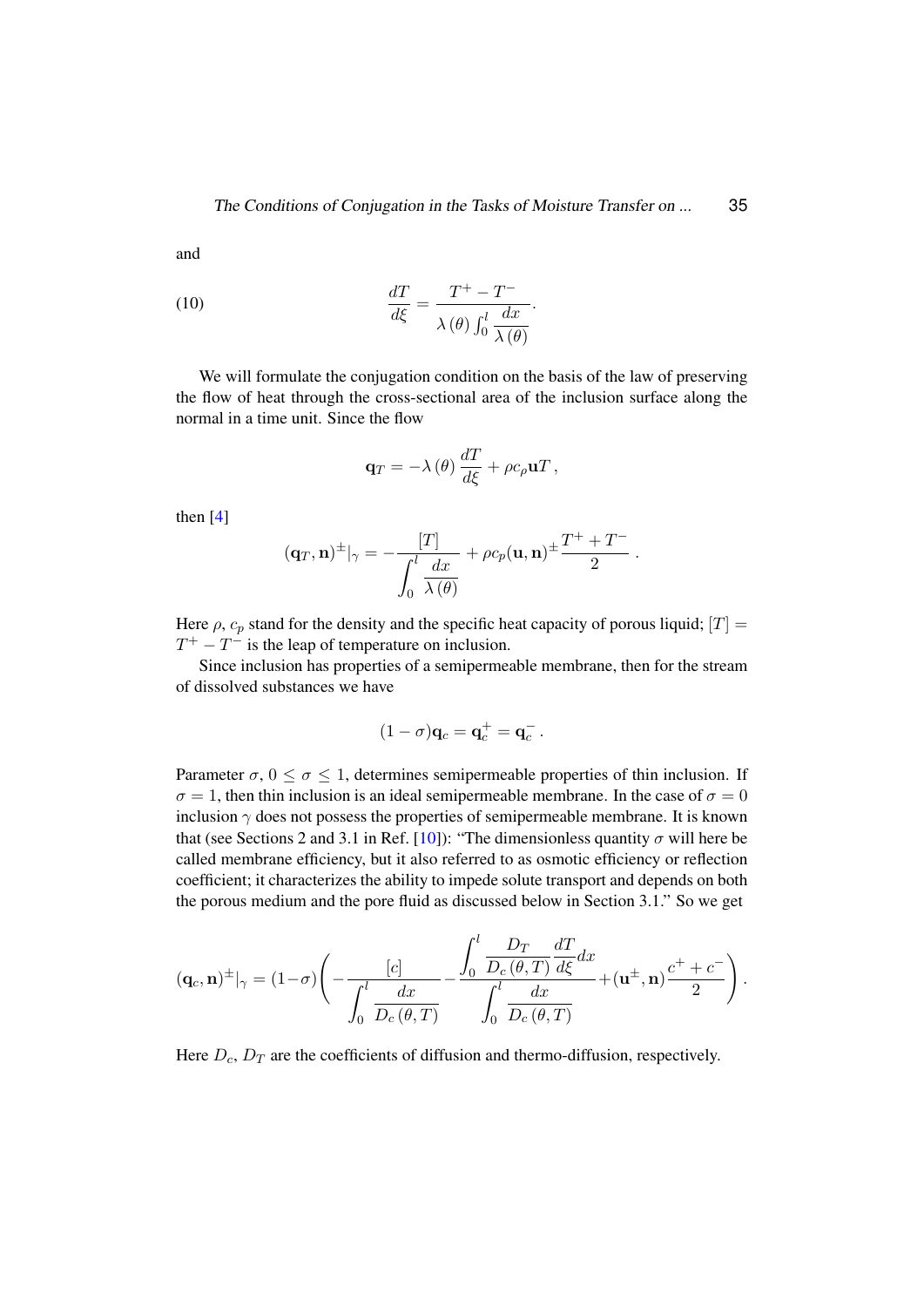### 36 Yurii Chui, Mykola Kuzlo, Oksana Ulianchuk-Martyniuk

### 5 SUMMARY AND DIRECTIONS FOR FURTHER RESEARCH

The processes of non-isothermal moisture transfer of single-component chemical solutions in the porous environment containing thin semi-permeable clay inclusions have been considered. The conjugation conditions on the thin semi-permeable inclusion for humidity, salt concentration and temperature have been modified in the article. The modification is to take into account the dependence of the inclusion parameters on the physical and chemical factors, as well as the possible available osmosis. Research of the significance of the impact of such modifications requires numerical experiments for model problems. It requires the formulation of the corresponding boundary value problems, schemes of their numerical solution, program realization of algorithms and actually the calculations themselves. We have solved the corresponding moisture transport problem [\[25\]](#page-10-2) but without taking into account salt and heat transfer. We are going to find numerical solution of a boundary value problem for moisture, salt solutions concentration and heat equations and to publish the results.

### <span id="page-8-0"></span>**REFERENCES**

- [1] YE.YA. CHAPLYA, O.YU. CHERNUKHA, YU.I. BILUSHCHAK (2012) Contact Intial Boundary-Value Problem of the Diffusion of Admixture Particles in a Two-Phase Stochastically Inhomogeneous Stratified Strip. *Journal of Mathematical Sciences* 183(1) 83-89.
- <span id="page-8-1"></span>[2] O.R. HACHKEVYCH, R.M. KUSHNIR (2018) Selected Problems of the Mechanics of Coupled Fields. *Journal of Mathematical Sciences* 229(2) 115-132.
- <span id="page-8-2"></span>[3] V.S. DEINEKA, I.V. SERGIENKO (2001) "Models and Methods of Solving Problems in Inhomogeneous Media". Kiev (in Russian).
- <span id="page-8-7"></span>[4] I.V. SERGIENKO, V.V. SKOPETSKYI, V.S. DEINEKA (1991) "Mathematical Modeling and Research of Processes in Heterogeneous Environments". Kiev (in Russian).
- <span id="page-8-3"></span>[5] I.V. SERGIENKO, V.S. DEINEKA (2005) "Optimal Control of Distributed Systems with Conjugation Conditions". Springer-Verlag New York Inc.
- <span id="page-8-4"></span>[6] K.M. SAMPLE-LORD, C.D. SHACKELFORD (2014) Membrane Behavior for Unsaturated Bentonite Barriers. In: A.J. Puppala, P. Bandini, T.C. Sheahan, M. Abu-Farsakh, Xiong Yu, L.R. Hoyos (Eds) "Geo-Congress 2014 Technical Papers". American Society of Civil Engineers; Cdr edition, pp. 1900-1909.
- <span id="page-8-5"></span>[7] S.-S. YEO, C.D. SHACKELFORD, J.C. EVANS (2005) Membrane Behavior of Model Soil-Bentonite Backfills. *Journal of Geotechnical and Geoenvironmental Engineering* 131 416-429.
- <span id="page-8-6"></span>[8] J.C. EVANS, C.D. SHACKELFORD, S.-S. YEO, J. HENNING (2008) Membrane Behavior of Soil-Bentonite Slurry-Trench Cutoff Walls. *Soil & Sediment Contamination* 17 316-322.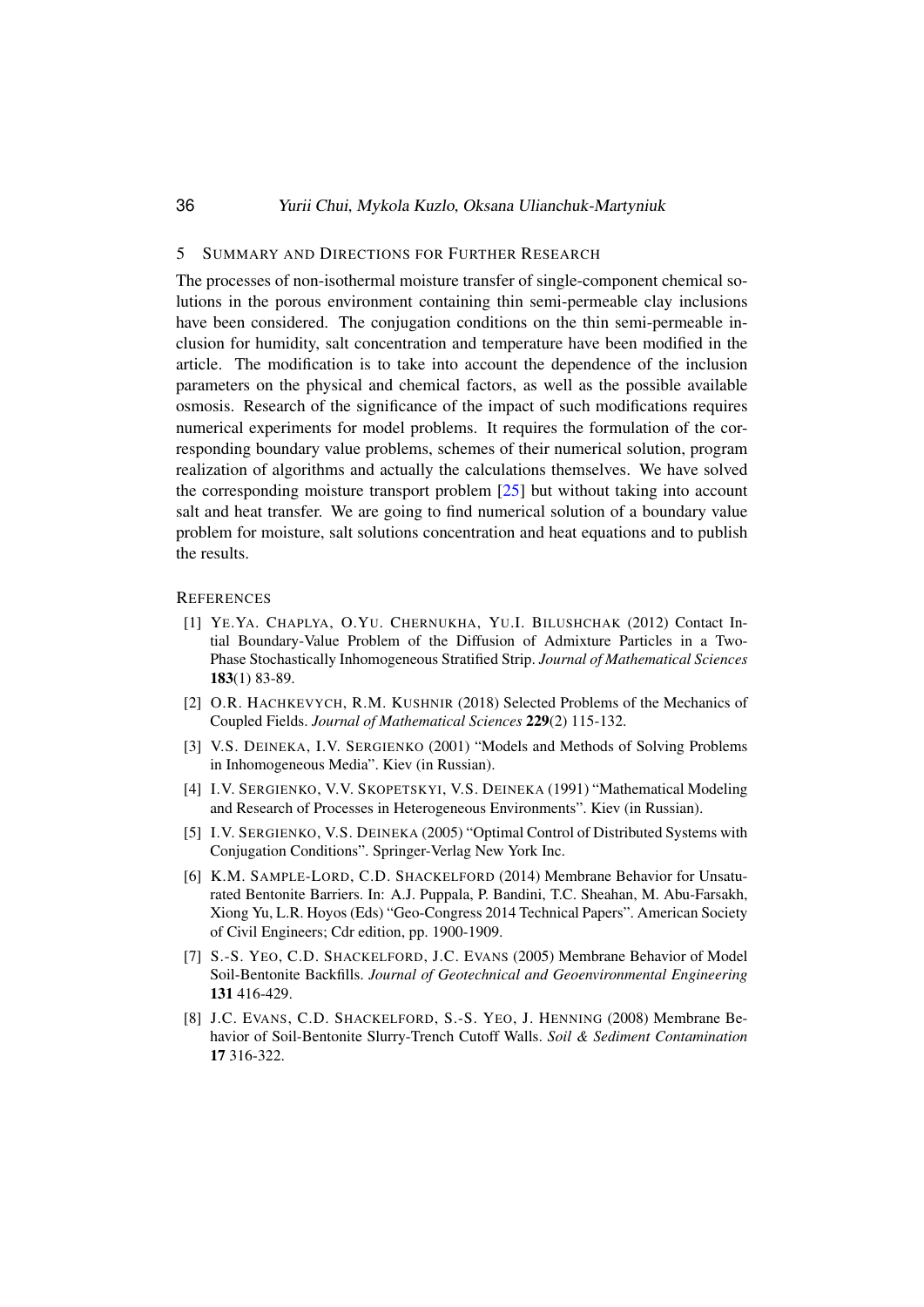- <span id="page-9-0"></span>[9] F.M. AZAD, D.W. AIREY, R.K. ROWE, A. EL-ZEIN (2010) Laboratory Investigation of Moisture Content Redistribution on the Base of Double Composite Liner Systems. In: *Proceedings of the 6th International Congress on Environmental Geotechnics*, New Delhi, India, pp. 354-359.
- <span id="page-9-1"></span>[10] C.E. NEUZIL, M. PERSON (2017) Reexamining Ultrafiltration and Solute Transport in Groundwater. *Water Resources Research* 53 4922-4941.
- <span id="page-9-2"></span>[11] A. REVIL (2017) Transport of Water and Ions in Partially Water-Saturated Porous Media. Part 2. Filtration Effects. *Advances in Water Resources* 103 139-152.
- <span id="page-9-3"></span>[12] G.L. BOHNHOFF, C.D. SHACKELFORD (20150 Salt Diffusion Through a Bentonite-Polymer Composite. *Clays and Clay Minerals* 63 145-162.
- <span id="page-9-4"></span>[13] T.M. WHITWORTH, A. GHAZIFARD (2009) Membrane Effects in Clay-Lined Inward Gradient Landfills. *Applied Clay Science* 43 248-252.
- <span id="page-9-5"></span>[14] S.L. BARBOUR, D.G. FREDLUND (1989) Mechanisms of Osmotic Flow and Volume Change in Clay Soils. *Can. Geotech. J.* 26 551-562.
- <span id="page-9-6"></span>[15] J. HRON, M. NEUSS-RADU, P. PUSTEJOVSK (2010) Mathematical Modeling and Simulation of Flow in Domains Separated by Leaky Semipermeable Membrane Including Osmotic Effect. Preprint no. 2010-35, Mathematical Institute of the Charles University, Prague, Czech Republic, 16 p.
- <span id="page-9-7"></span>[16] D.A. NOMIROVSKII, O.I. VOSTRIKOV (2016) Generalized Statements and Properties of Models of Transport Processes in Domains with Cuts. *Cybernetics and Systems Analysis* 52 931-942.
- <span id="page-9-8"></span>[17] O.I. VOSTRIKOV, D.A. NOMIROVSKII (2016) Generalized Solvability of Transmission Systems in a Layered Domain with the Condition of a "Proper Lumped Source". *Journal of Computational & Applied Mathematics* 1 19-27.
- <span id="page-9-9"></span>[18] J.-G. CAPUTO, Y.A. STEPANYANTS (2007) Front Solutions of Richards' Equation. *Transport in Porous Media* 74 1-20.
- <span id="page-9-10"></span>[19] P.M. MARTYNIUK, T.V. KUTIA, O.P. OSTAPCHUK, O.L. PINCHUK (2018) Filtration Equation and Movement of the Wetting Interface in Case of Pressure Pipeline Breakthrough Under the Conditions of Variable Porosity. *JP Journal of Heat and Mass Transfer* 15 281-293.
- <span id="page-9-11"></span>[20] F.J. LEIJ, W.B. RUSSELL, S.M. LESCH (1997) Closed Form Expressions for Water Retention and Conductivity Data. *Ground Water* 35 848-858.
- <span id="page-9-12"></span>[21] H. GAO, M. SHAO (2015) Effects of Temperature Changes on Soil Hydraulic Properties. *Soil* & *Tillage Research* 153 145-154.
- <span id="page-9-13"></span>[22] A.K. MISHRA, M. OHTSUBO, L. LORETTA, T. HIGASHI (2005) Effect of Salt Concentrations on the Permeability and Compressibility of Soil-Bentonite Mixtures. *Journal of the Faculty of Agriculture, Kyushu University* 50(2) 837-849.
- <span id="page-9-14"></span>[23] N. SHARIATMADARI, M. SALAMANI, M.K. FARD (2011) Effects of Inorganic Salt Solutions on Some Geotechnical Properties of Soil-Bentonite Mixtures as Barriers. *International Journal of Civil Engineering* 9(2) 103-110.